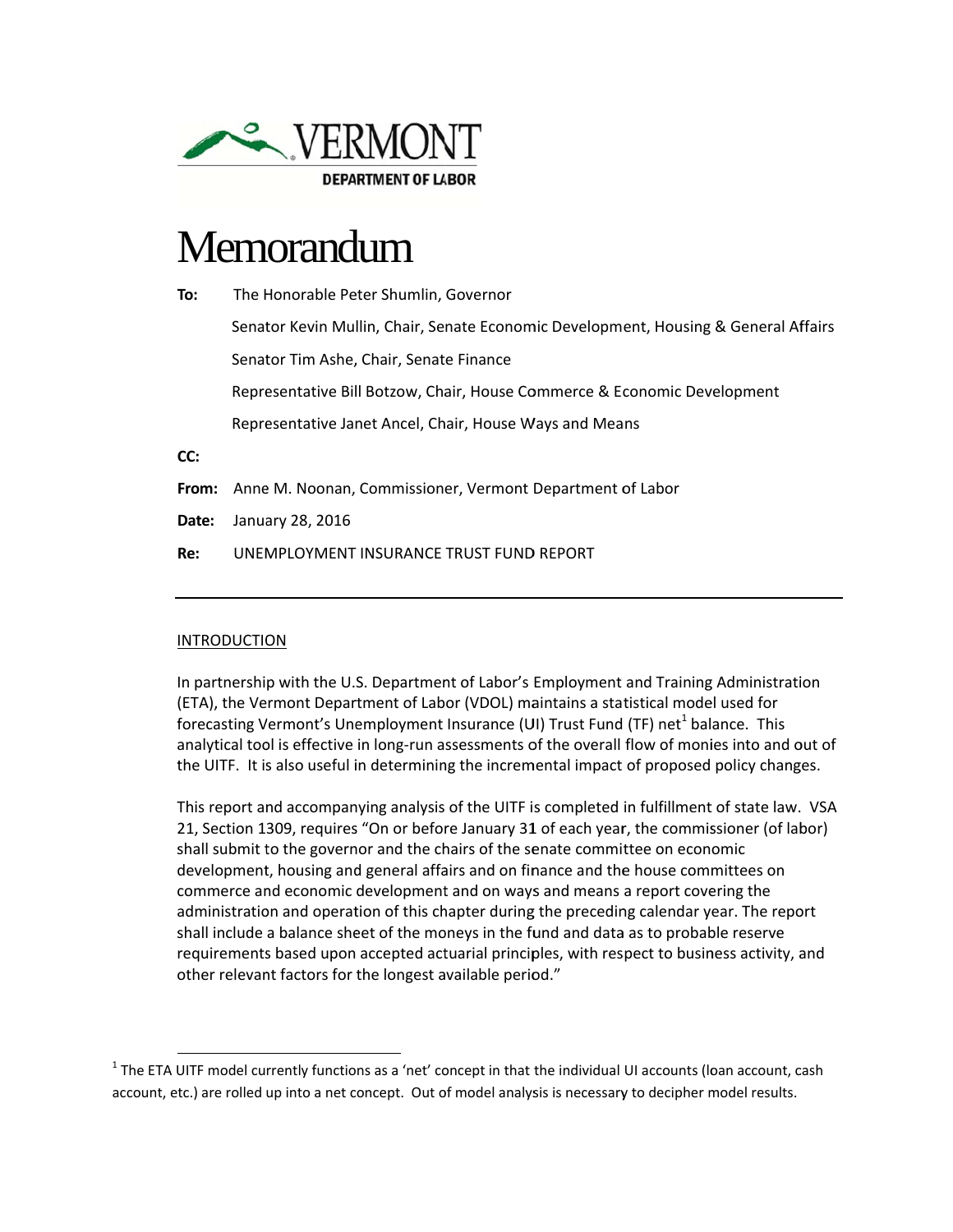# SUMMARY OF RECENT UI REFORM

The laws surrounding UI were overhauled in the 2010 legislative session due to Vermont's diminishing, and ultimately negative, UITF balance. The foundation of the reform's efforts was to balance the impacts to employers and UI claimants. The largest impact to employers was the increase in the employers' taxable wage base. The taxable wage base was increased from \$8,000 to \$10,000 in 2010; to \$13,000 in 2011 and to \$16,000 in 2012. For this measure, the legislature created three triggers that tied future adjustments of the taxable wage base to economic factors. The first provides for the taxable wage base to index upward annually by the same percentage as the annual average wage once the UITF had a balance greater than zero and all Title XII loans were repaid.<sup>2</sup> Indexing of the taxable wage base commenced January 1, 2015 with an increase in taxable wage base from \$16,000 to \$16,400 and then indexed again on January 1, 2016 to \$16,800. The second trigger is effective upon return to Tax Rate Schedule III at which time the taxable wage base will drop by \$2,000. The third trigger is effective upon return to Tax Rate Schedule I at which time the taxable wage base will drop by an additional \$2,000. No indexing occurs in the year in which the second and third triggers are met.

Other 2010 Reforms Relating to Employers:

- Increased late filing penalties from \$35 to \$100, and provided that employer accounts could not be relieved when untimely or inaccurate reporting led to an overpayment of benefits.
- Establishment of a misclassification penalty of up to \$5,000 for each improperly classified worker. In addition, provided that an employer found to have misclassified workers would also be prohibited from contracting with the State for up to three years.
- Shortened time period for timely reporting of new hire information from 20 to 10 days.

The following is a list of changes that impacted UI Claimants:

- Modification to the maximum benefit amount payable in a benefit year. The new formula established that a claimant would be eligible for an amount equal to 26 weeks times their weekly benefit amount or 46% of the base period wages, whichever is less.
- Capped maximum benefit amount (to 23 weeks) for a worker found to have separated from his or her last employer due to misconduct.
- Exclusion of usable wages for claimants found to have caused their own separation from employment due to gross misconduct (as determined by the Department).
- Capped the weekly benefit amount (WBA) at \$425 and tied the annual adjustment of the maximum weekly benefit amount (MWBA) to economic factors.

<sup>&</sup>lt;sup>2</sup> Vermont had borrowed \$77.7 million from the U.S. Department of Labor between February 2010 and April 2011. The VDOL stopped all borrowing by April 2011, and paid back the federal loan by July 1, 2013, 18 months ahead of the earliest projected pay‐off date.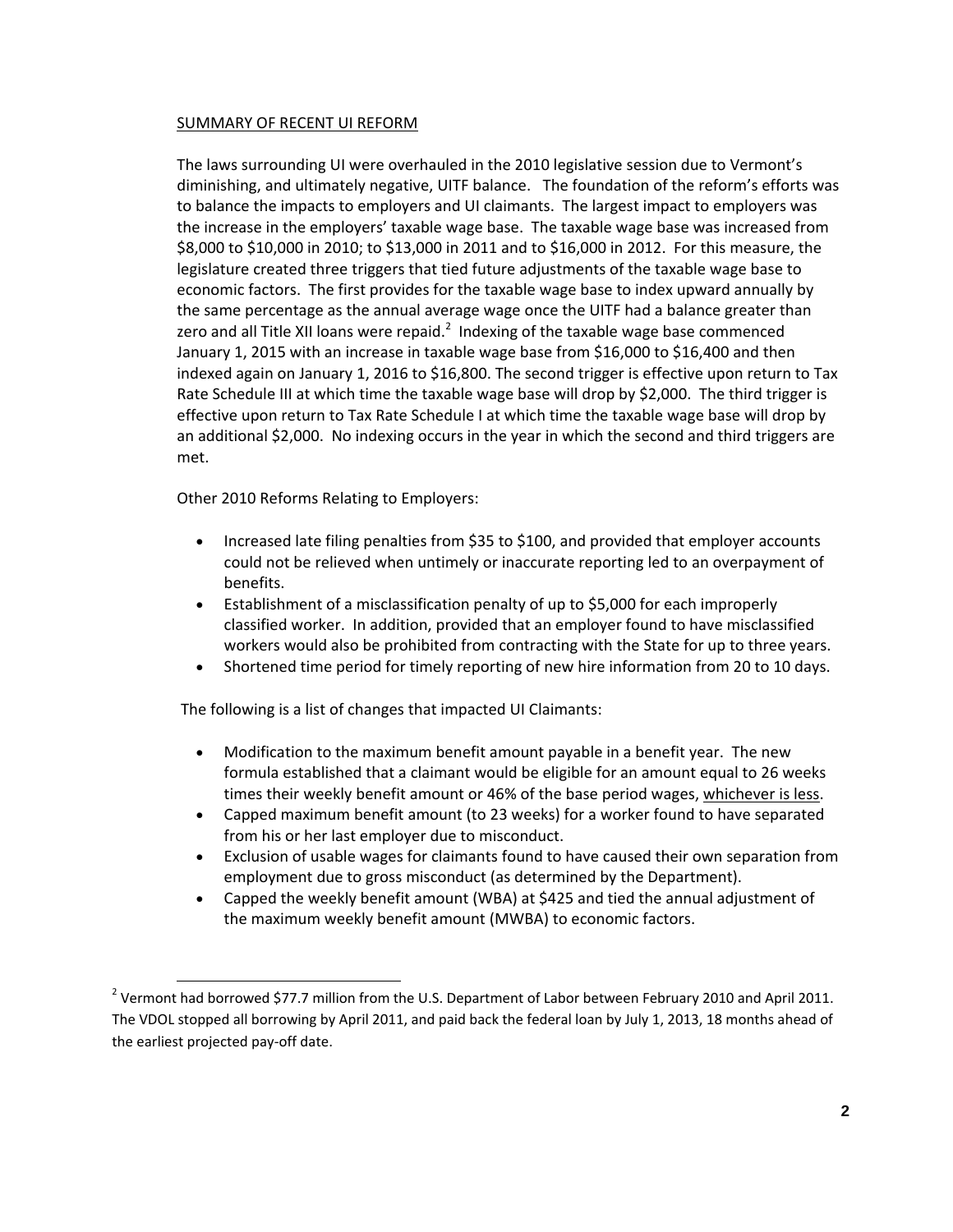- When the UITF balance is greater than zero and all Title XII loans repaid the MWBA will be adjusted by a percentage equal to the percentage change during the preceding calendar year in the statewide average weekly wage. As projected, indexing commenced in July 2014 with the increase in MWBA from \$425 to \$436 per week. Currently, the MWBA is \$446 per week.
- Effective the first Sunday in July, upon return to Tax Rate Schedule III, the MWBA for all new initial claims will be equal to 57% of the statewide annual average weekly wage, returning the MWBA to its position prior to the reform relative to the average wage.
- Increase in the maximum number of weeks that can be disqualified when it has been determined a claimant was discharged.
- Established that severance pay shall always be considered disqualifying.
- Implemented a one‐week waiting period with an effective date of July 1, 2012. This waiting period does not change the WBA a claimant will receive, but does delay the payment of their first week of benefits. The one-week waiting period will sunset July 1, 2017.

In addition to these measures, the Vermont Commissioner of Labor has also established a work search requirement for individuals with a return-to-work date greater than 10 weeks. As a result of these changes both employers and UI claimants are sharing in Vermont's unemployment reform. While these represent the most substantial changes to UI laws, there have been more recent adjustments including Disregarded Earnings.

During the 2014 legislative session the Disregarded Earnings was increased from 30% to 50% of an individual's weekly wage. This provision is designed to encourage UI claimants to accept less than-full-time jobs while remaining eligible for at least a portion of their unemployment benefits. A Self-Employment Assistance (SEA) program was also enacted during this session. The SEA program is designed to encourage and enable unemployed workers to create their own jobs by starting their own small businesses.

# **BACKGROUND**

From the period of 2001 to 2010, Vermont's UITF's annual debits exceeded their credits. As depicted in graph below, the State went from having a positive UITF balance in 2001 of \$300.4 million to a negative balance of ‐\$40.6 million by 2010. This required the State of Vermont to borrow money from the U.S. Federal Government and cover their debts through a Title XII loan. The loan amount increased to \$77.7 million in 2011 due to shortages of cash in the first quarter of that year. Due to the changes in the State's UI laws and improved economic conditions, 2011 was net positive in that more cash was collected in contributions than was paid out in the form of UI benefits. This was the first time since 2001 that the UITF has experienced a net positive contribution to benefit ratio. This positive accrual trend continued in 2012, 2013, 2014, and again in 2015. The ending UITF net balance on December 31, 2015 was \$219.9 million (see below).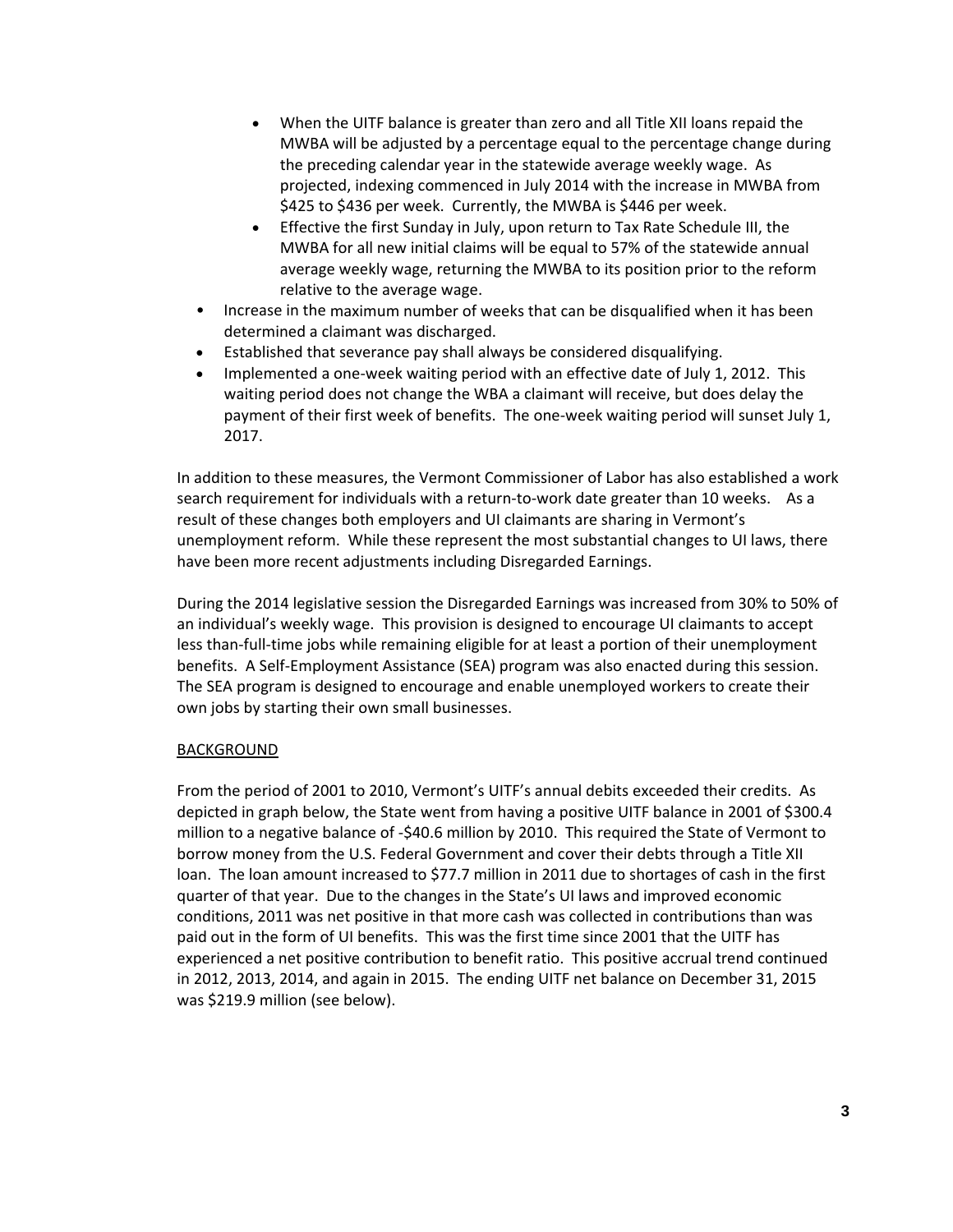

As a means of limiting future interest owed to the federal government, the Vermont Commissioner of Labor authorized the partial repayment of the Title XII Ioan. Effective July  $20^{th}$ , 2012, a payment of \$20M was applied against the outstanding Title XII loan balance reducing the amount owed to \$57.7M. The remaining balance on the federal Title XII loan was repaid in full on July 1, 2013. The complete repayment of the loan ceased the accrual of additional loan interest and reinstated the full Federal Unemployment Tax Act (FUTA) tax credit for Vermont employers. Previously for calendar year 2012, due to the duration of the outstanding federal loan, Vermont employers experienced a reduction in the FUTA tax credit by 0.3%. This equated to an additional charge to employers in the form of higher FUTA taxes collected. Had the loan not been repaid in 2013, employers would have experienced an additional 0.3% FUTA tax credit reduction for a total tax credit reduction of 0.6% due in January 2014.

# DECEMBER 2015 MODEL FORECAST

The level of contributions is governed by the tax rate schedule in effect for Vermont employers. The tax rate schedule is determined annually via a calculation considering both the historical utilization of the fund and the current fund balance. For the past several years, employers have been paying at the highest of the five tax rate schedules - level five or "V". For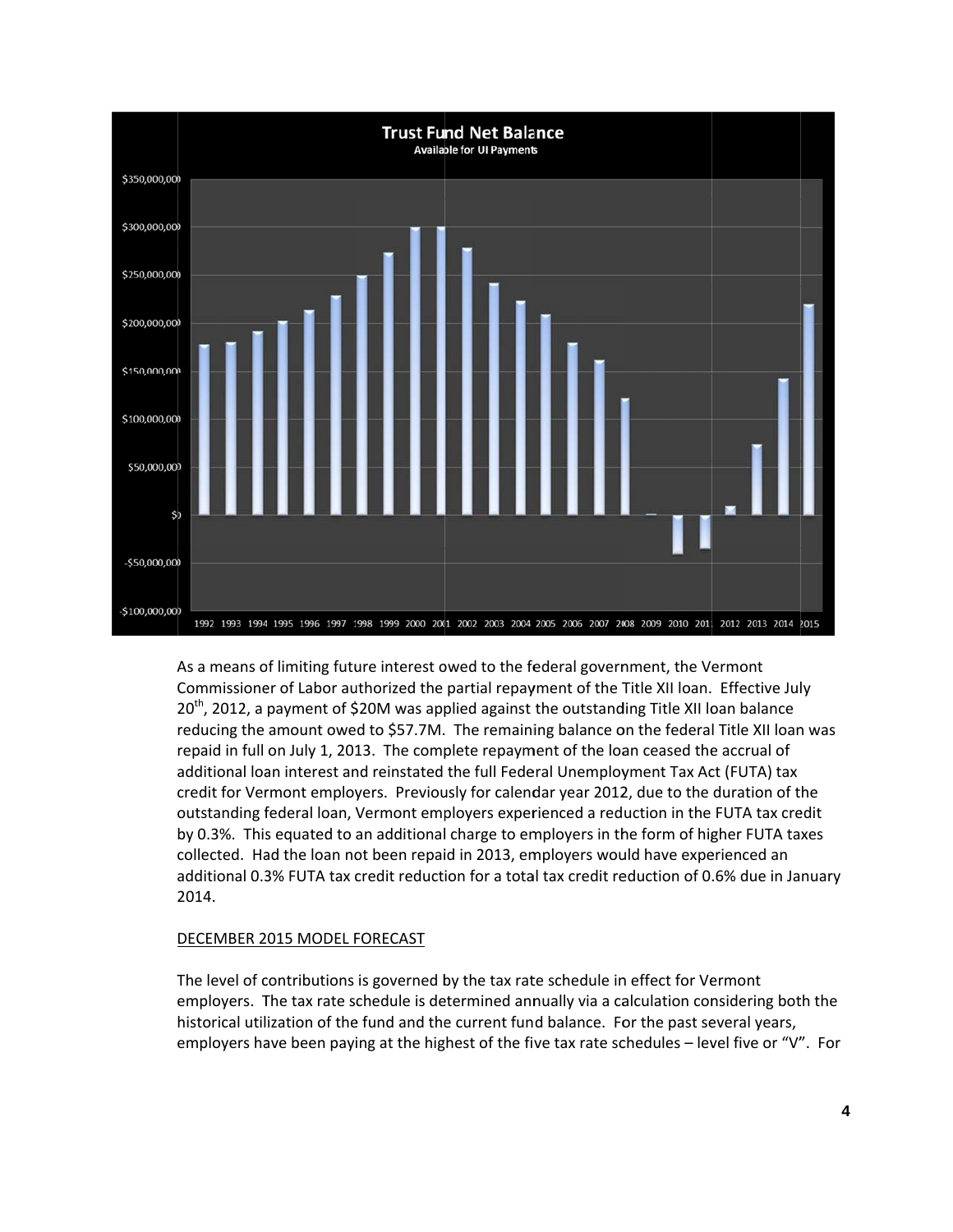perspective, the UITF would have to have a minimum balance of \$221.7M to move to Schedule IV based on a total wage base of \$9.1B (estimated 2015 data). As the total wage base grows, so too will the minimum balance necessary to reach Schedule IV. The current "baseline" forecast (\*note: does not include a future recession) calculates the migration to Schedule IV in 2017 once \$226.6M is reached. To get to Schedule III (the middle schedule which provides an "equilibrium" of funding across the business cycle), the balance by today's standards would have to equal or exceed \$332.6M. As in the previous discussion about Schedule IV, this amount will need to increase assuming increases to the total wage base. The current "baseline" forecast (\*note: does not include a future recession) calculates the migration to Schedule III in 2018 once \$347.2M is reached.

# FORECAST RISKS

Changes to federal or state UI laws: The attached forecast is based on current law – both federal and state. Should these laws change, this forecast will have to be reevaluated. It is important to note that there are natural dampening agents built into Vermont's UI laws which will automatically throttle back employer contributions when the UITF has a significant positive balance.

National and international economic uncertainty: The U.S. economy seems to have stabilized and is remaining in a period of economic expansion – albeit a slower rate of growth than historical periods of expansion post recession. Yet in this modern age of globalization, it is difficult to determine the U.S.'s exposure to international economic pressures around the globe. In addition, unforeseen volatility in energy prices and/or supply could create a ripple sufficient to derail the U.S. economic recovery. Threats of international entanglements also remain areas of concern for the forecast.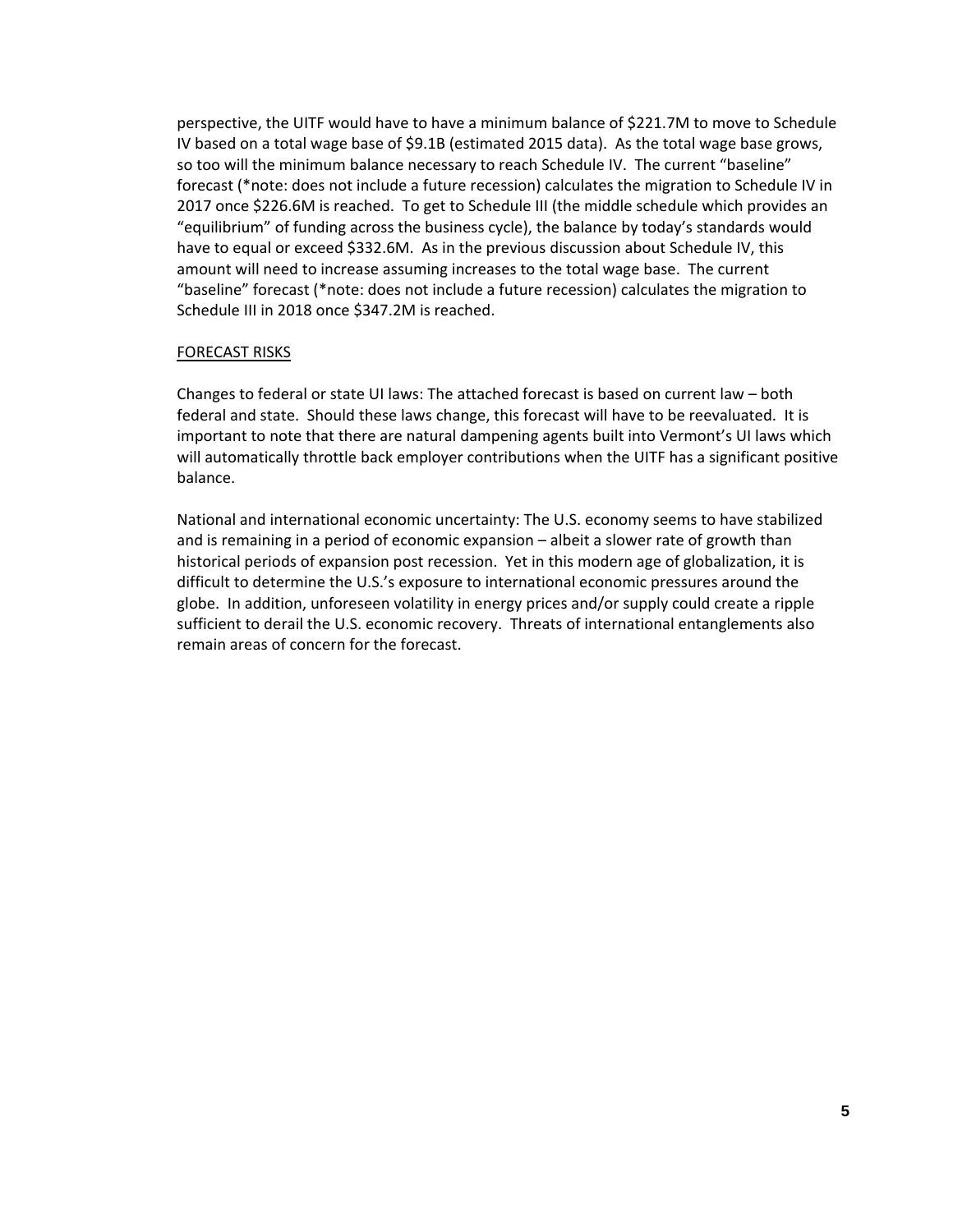

# **Vermont Unemployment Insurance Trust Fund Baseline Forecast - December 2015**

#### NOTES:

- The Trust Fund Net Balance is a theoretical total of cash offset by any loan amount as applicable; Loan repaid in 2013.

SOURCE: VDOL Benefit Finance Model, Dec. 2015, unless otherwise noted. **Page 1** Note that the state of the state of the state of the state of the state of the state of the state of the state of the state of the state of th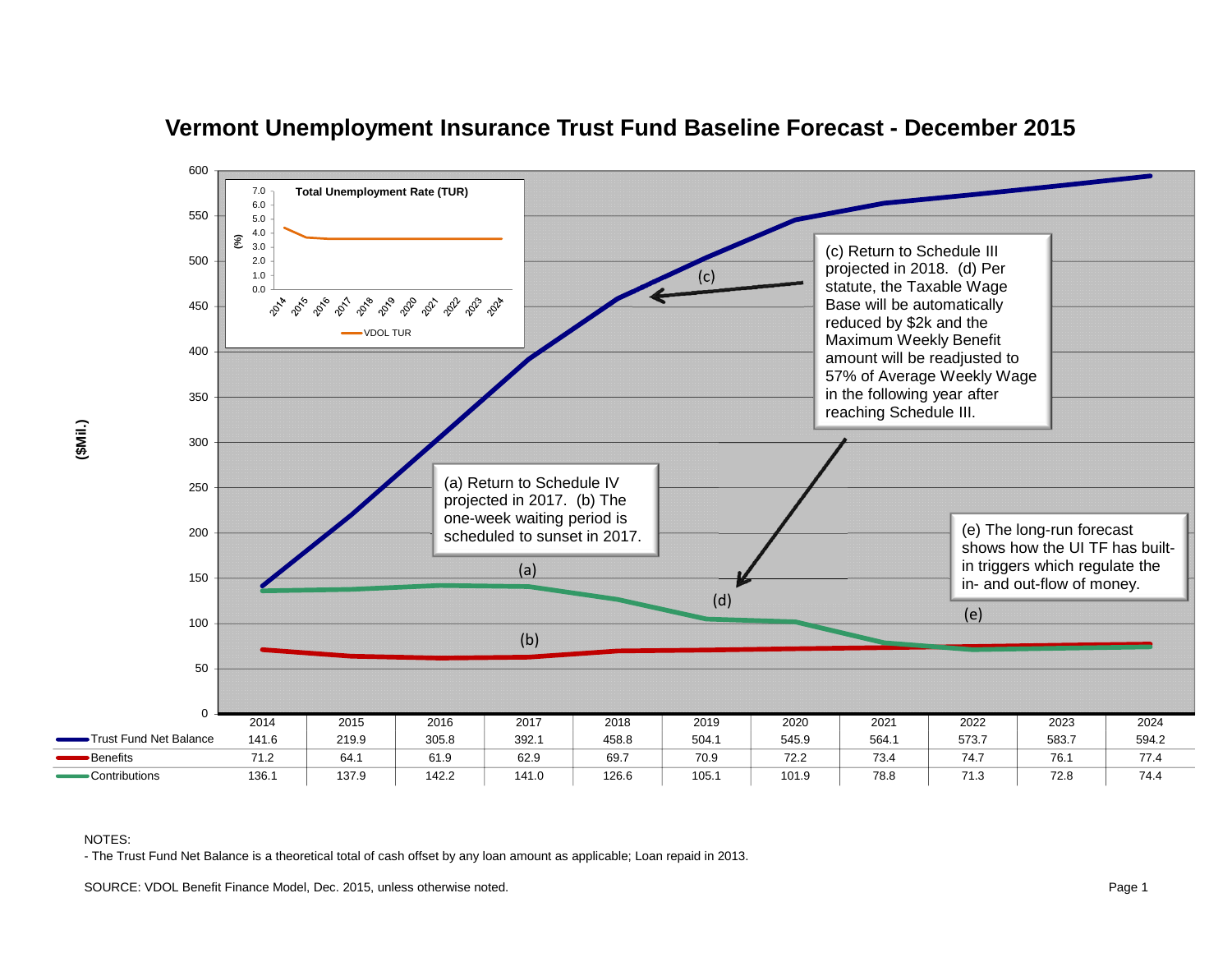|        |                                           |                                                | <b>Benefits</b> | <b>Contributions</b>             |                         |                                          |                      |
|--------|-------------------------------------------|------------------------------------------------|-----------------|----------------------------------|-------------------------|------------------------------------------|----------------------|
| Year ^ | <b>Trust Fund Net</b><br>Balance (\$Mil.) | Regular<br>Benefits (\$Mil.) Benefits (\$Mil.) | <b>Extended</b> | <b>Total Benefits</b><br>(SMil.) | Max Weekly<br>Benefit** | Total<br><b>Contributions</b><br>(SMil.) | Taxable Wage<br>Base |
| 2014   | 141.6                                     | 71.2                                           | 0.0             | 71.2                             | 436                     | 136.1                                    | 16,000               |
| 2015   | 219.9                                     | 64.1                                           | 0.0             | 64.1                             | 446                     | 137.9                                    | 16,400               |
| 2016   | 305.8                                     | 61.9                                           | 0.0             | 61.9                             | 456                     | 142.2                                    | 16,800               |
| 2017   | 392.1                                     | 62.9                                           | 0.0             | 62.9                             | 466                     | 141.0                                    | 17,200               |
| 2018   | 458.8                                     | 69.7                                           | 0.0             | 69.7                             | 522                     | 126.6                                    | 17,600               |
| 2019   | 504.1                                     | 70.9                                           | 0.0             | 70.9                             | 533                     | 105.1                                    | 15,600               |
| 2020   | 545.9                                     | 72.2                                           | 0.0             | 72.2                             | 545                     | 101.9                                    | 15,900               |
| 2021   | 564.1                                     | 73.4                                           | 0.0             | 73.4                             | 557                     | 78.8                                     | 13,900               |
| 2022   | 573.7                                     | 74.7                                           | 0.0             | 74.7                             | 569                     | 71.3                                     | 14,200               |
| 2023   | 583.7                                     | 76.1                                           | 0.0             | 76.1                             | 582                     | 72.8                                     | 14,500               |
| 2024   | 594.2                                     | 77.4                                           | 0.0             | 77.4                             | 595                     | 74.4                                     | 14,800               |

| Year ^ | Total<br>Unemployment<br>Rate* | <b>Total Wages</b><br>(\$Bil.) | <b>Taxable Wages</b><br>(\$Bil.) | Wage<br>Growth* | <b>Labor Force</b><br>Growth* | <b>Tax Rate</b><br>Schedule** |
|--------|--------------------------------|--------------------------------|----------------------------------|-----------------|-------------------------------|-------------------------------|
| 2014   | 4.1                            | 8.8                            | 3.4                              | 3.2%            | $-0.10%$                      | 5                             |
| 2015   | 3.7                            | 9.1                            | 3.4                              | 3.4%            | $-0.05%$                      | 5                             |
| 2016   | 3.6                            | 9.3                            | 3.5                              | 2.2%            | $-0.10%$                      | 5                             |
| 2017   | 3.6                            | 9.5                            | 3.6                              | 2.2%            | $-0.15%$                      | $\overline{4}$                |
| 2018   | 3.6                            | 9.7                            | 3.6                              | 2.2%            | $-0.15%$                      | 3                             |
| 2019   | 3.6                            | 9.9                            | 3.3                              | 2.2%            | $-0.15%$                      | 3                             |
| 2020   | 3.6                            | 10.1                           | 3.4                              | 2.2%            | $-0.15%$                      | $\overline{2}$                |
| 2021   | 3.6                            | 10.3                           | 3.0                              | 2.2%            | $-0.15%$                      |                               |
| 2022   | 3.6                            | 10.5                           | 3.1                              | 2.2%            | $-0.15%$                      |                               |
| 2023   | 3.6                            | 10.7                           | 3.2                              | 2.2%            | $-0.15%$                      |                               |
| 2024   | 3.6                            | 10.9                           | 3.2                              | 2.2%            | $-0.15%$                      |                               |

| Year ^ | Interest Rate $\%^{\dagger}$ Earned (\$Mil.) | Interest | <b>End of Year</b><br><b>Loan Amount</b><br>$(SMil.)^*$ | <b>Interest</b><br>Payable<br>September 30<br>$(SMil.)^*$ | <b>FUTA Credit</b><br><b>Reduction %</b> | <b>FUTA Credit</b><br><b>Reduction</b><br>Payment Jan 1<br>(SMil.) |
|--------|----------------------------------------------|----------|---------------------------------------------------------|-----------------------------------------------------------|------------------------------------------|--------------------------------------------------------------------|
| 2014   | 2.43                                         | 2.9      | 0.0                                                     | 0.0                                                       | 0.0                                      | 0.0                                                                |
| 2015   | 3.38                                         | 4.4      | 0.0                                                     | 0.0                                                       | 0.0                                      | 0.0                                                                |
| 2016   | 2.31                                         | 6.1      | 0.0                                                     | 0.0                                                       | 0.0                                      | 0.0                                                                |
| 2017   | 2.30                                         | 8.1      | 0.0                                                     | 0.0                                                       | 0.0                                      | 0.0                                                                |
| 2018   | 2.30                                         | 9.8      | 0.0                                                     | 0.0                                                       | 0.0                                      | 0.0                                                                |
| 2019   | 2.30                                         | 11.1     | 0.0                                                     | 0.0                                                       | 0.0                                      | 0.0                                                                |
| 2020   | 2.30                                         | 12.1     | 0.0                                                     | 0.0                                                       | 0.0                                      | 0.0                                                                |
| 2021   | 2.30                                         | 12.7     | 0.0                                                     | 0.0                                                       | 0.0                                      | 0.0                                                                |
| 2022   | 2.30                                         | 13.0     | 0.0                                                     | 0.0                                                       | 0.0                                      | 0.0                                                                |
| 2023   | 2.30                                         | 13.3     | 0.0                                                     | 0.0                                                       | 0.0                                      | 0.0                                                                |
| 2024   | 2.30                                         | 13.5     | 0.0                                                     | 0.0                                                       | 0.0                                      | 0.0                                                                |
| Totals |                                              |          |                                                         | 0.0                                                       |                                          | 0.0                                                                |

NOTES & SOURCES:

\* VDOL E&LMI Projections.

^ #s are as of end of year; 2014 are actual data; 2015 are estimates.

‡ Based on Fiscal Years; The interest rate is a forecast provided by USDOL.

\*\* Maximum Weekly Benefit and Tax Rate Schedule change on July 1.

SOURCE: VDOL Benefit Finance Model, Dec. 2015, unless otherwise noted.

## **Forecast Parameters Extracted From Bill S. 290 (ACT 0124)**

Title: An Act Relating to Restoring Fund Adequacy to the UI Trust Fund

#### *Taxable Wage Base (TWB)*

Beginning January 1, 2012, the TWB will remain at \$16,000 until the Trust Fund has a positive balance on June 1 (with no outstanding loan amount), at which point the TWB will index upward annually by overall wage growth as determined by the QCEW program beginning January 1 of the following year and thereafter. Based on the July 1, 2013 date of repayment for the Title XII loan, the TWB began indexing on January 1, 2015 and will continue annually thereafter.

When the unemployment contribution rate schedule is reduced to Schedule III, the TWB will be reduced by \$2,000 on January 1 of the following year and will index upward annually by overall wage growth thereafter. When reduced to Schedule I, the TWB will be reduced again by \$2,000 on January 1 of the following year and will continue to index thereafter. The first downward adjustment is forecasted to occur in 2019.

#### *Maximum Weekly Benefit (MWB)*

The MWB will remain frozen at \$425 until the Trust Fund has a positive balance as of December 31 of any given year, at which point the MWB will index upward annually by overall wage growth as determined by the QCEW program beginning the first day of the first calendar week of July of the following year and thereafter. Based on the July 1, 2013 retirement of the Title XII loan, the MWB began indexing in 2014 and will continue annually thereafter.

When the unemployment contribution rate schedule is reduced to Schedule III, the MWB will be adjusted on the first day of the first calendar week in July to an amount equal to 57% of the state annual average weekly wage. An adjustment as previously described is projected to occur in 2018 based on this current forecast.

#### *Disregarded Part-time Earnings*

For claims established on or after July 1, 2014, 50% of weekly earnings will be disregarded.

#### *Computation of Benefits*

For claims established on or after July 1, 2011, the maximum benefits paid during a benefit year will not exceed the lesser of 26 times the claimant's weekly benefit or 46% of the total wages paid to the claimant during the base period.

#### *One Week Waiting Period*

For claims established on or after July 1, 2012, a one week waiting period will have to be served before any benefit payment is allowed. The required waiting period will end on July 1, 2017. Claimants are still eligible to receive the full 26 weeks of benefits, just delayed by one week.

#### *Misconduct*

For claims established on or after July 1, 2011, findings of simple misconduct will result in a cap of 23 weeks of benefits.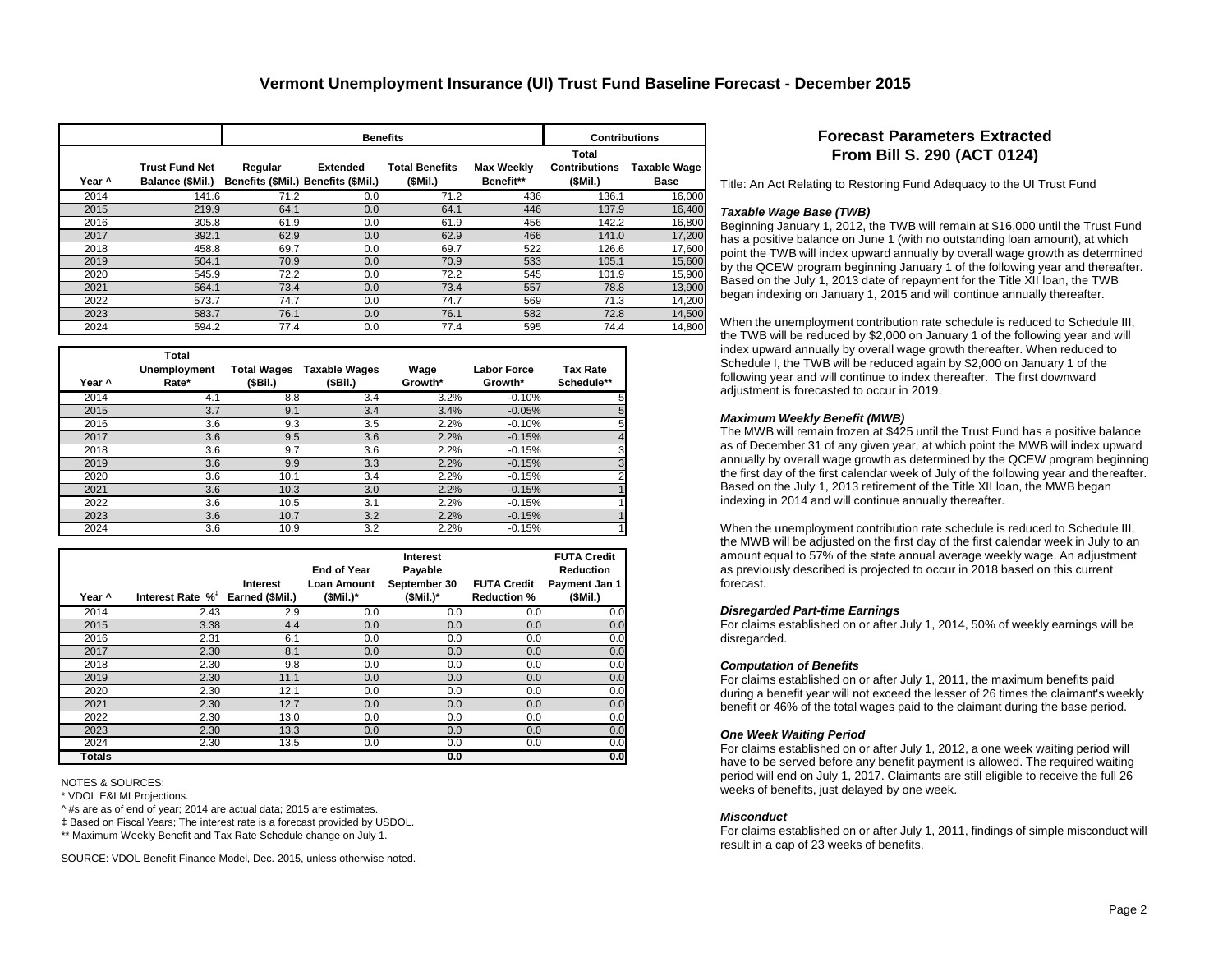

# **Vermont Unemployment Insurance Trust Fund Forecast with Theoretical Recession\* - December 2015**

### NOTES:

- The Trust Fund Net Balance is a theoretical total of cash offset by any loan amount as applicable; Loan repaid in 2013.

SOURCE: VDOL Benefit Finance Model, Dec. 2015, unless otherwise noted. **Page 1** Note that the state of the state of the state of the state of the state of the state of the state of the state of the state of the state of th